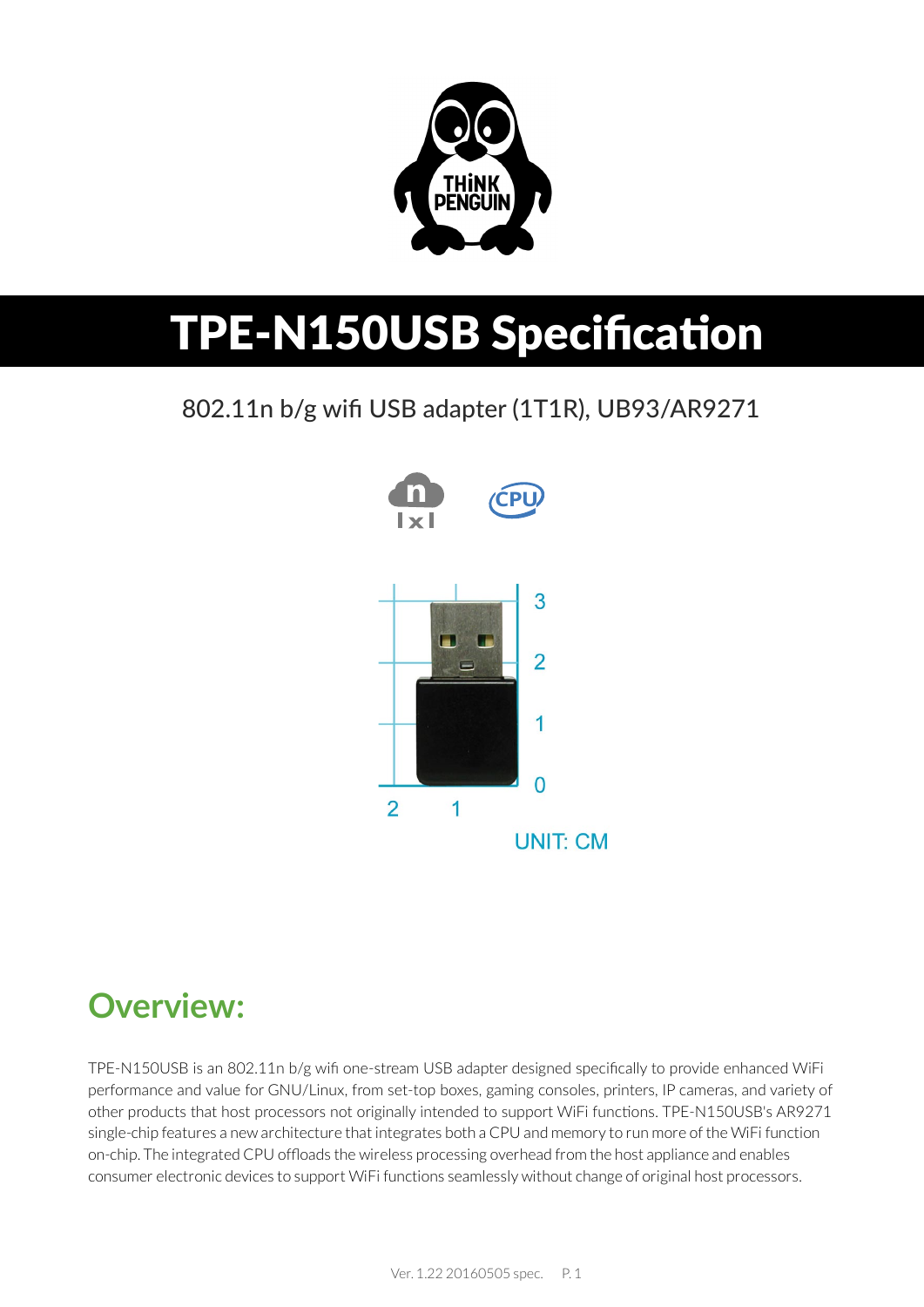# **Key Features:**

» Integrated CPU and memory to run more of WiFi function on-chip to offload wireless processing overhead from the host appliance.

| CPU Utilization Comparison Between Atheros AR9271 and Competitor |                 |            |             |            |  |
|------------------------------------------------------------------|-----------------|------------|-------------|------------|--|
| DUT & Driver                                                     | <b>Downlink</b> |            | Uplink      |            |  |
|                                                                  | Utilization     | Throughput | Utilization | Throughput |  |
| AR9271 (v7.7.0.77)                                               | 36%             | 105.21Mbps | 30%         | 105.95Mbps |  |
| Competitor (v1.4.7.0)                                            | 52%             | 83.24Mbps  | 30%         | 97.41Mbp   |  |

» Innovative embedded antenna design with perfect 3D radiation pattern enhances at least 15% better Tx power and Rx sensitivity performance than competitors.



3D Radiation Pattern at 2.4GHz

- » 30(L) x 17(W) x 8.5(H) mm small dimension with standard USB connector is ideal for new ergonomic home gateways, set-top boxes, gaming consoles, printers, IP cameras, and variety of other WiFi products that host processors not originally intended to support WiFi functions..
- » Windows XP/Vista/7, and Linux drivers enable manufacturers to quickly and easily bring new bandwidth intensive applications to market with trouble-free WiFi integration.
- » Supported by ath9k providing Linux kernel AP/Station/IBSS/Monitor-mode drivers for industrial, academic, or personal projects at highest flexibility and lowest cost.
- » 802.11n compliance effectively interoperates with other chipsets.
- » Enables bandwidth of up to 150Mbps link rate, three times the throughput of 802.11g.
- » Supports IEEE 802.11b/802.11g backward compatibility allowing inter-operability among multiple wifi networks.
- » Embedded antennas support one-stream 802.11n with Rx diversity.
- » The only one-stream 802.11n solution with two embedded antennas supports WiFi diversity to better throughput over range.
- » RoHS compliance meets environment-friendly requirement.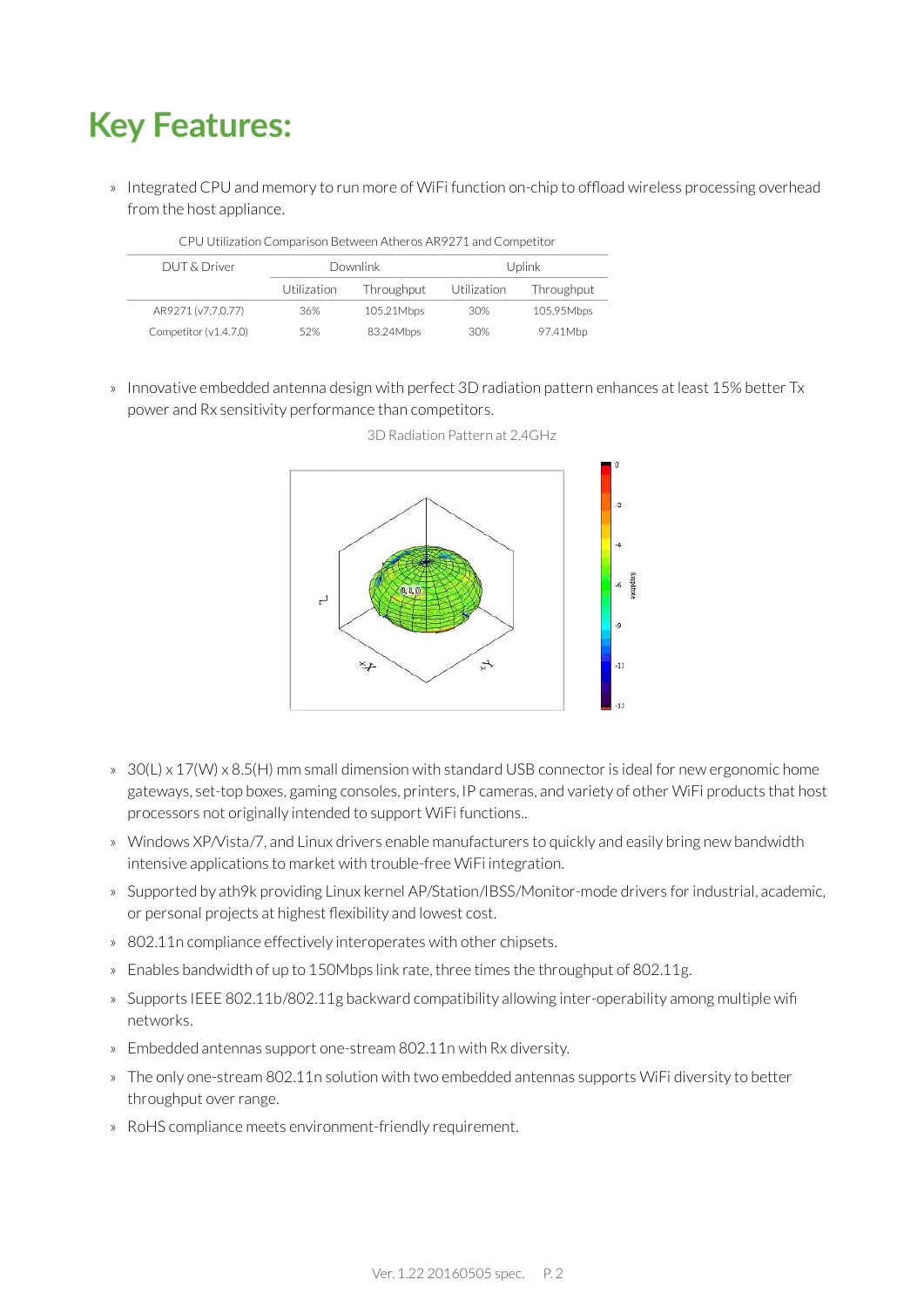## **Hardware Block Diagram:**

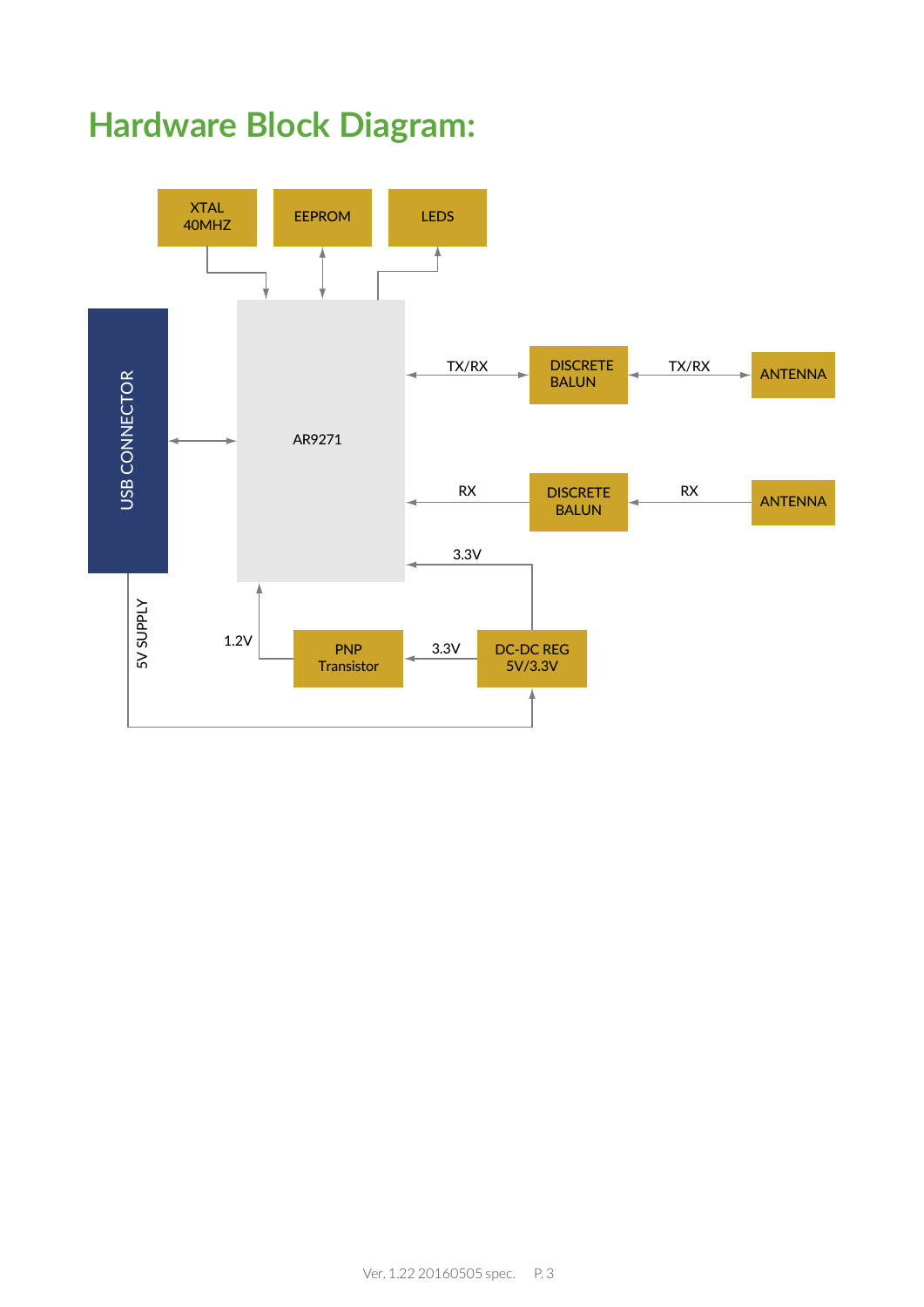# **Mechanical Outline:**

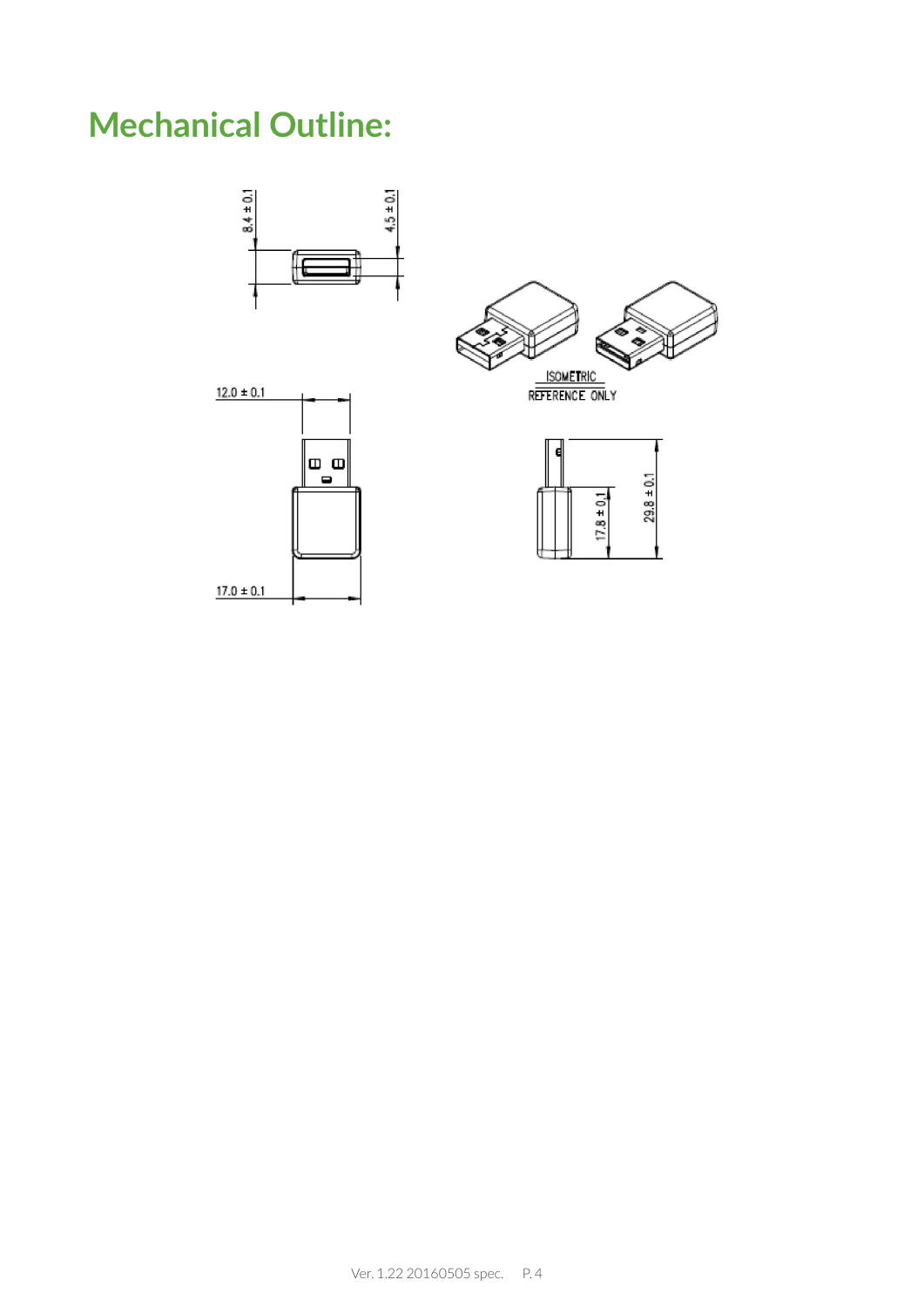# **Specifica�ons:**

| Main Chipset            | Atheros® AR9271                                                                                                 |
|-------------------------|-----------------------------------------------------------------------------------------------------------------|
| Embedded CPU            | 120MHz with off-load capability                                                                                 |
| Standard<br>Conformance | 802.11b, 802.11g, and 802.11                                                                                    |
| Frequency<br>Range      | » USA: 2.400 - 2.483GHz<br>» Europe: 2.400 - 2.483GHz<br>» Japan: 2.400 - 2.497GHz<br>» China: 2.400 - 2.483GHz |
| Interface               | Universal Serial Bus (USB) revision 2.0                                                                         |
| Operation<br>Voltage    | $5.0V \pm 5%$                                                                                                   |
| Modulation<br>Technique | » DSSS with CCK, DQPSK, DBPSK<br>» OFDM with BPSK, QPSK, 16QAM, 64QAM                                           |
| <b>Channel Spacing</b>  | 20MHz                                                                                                           |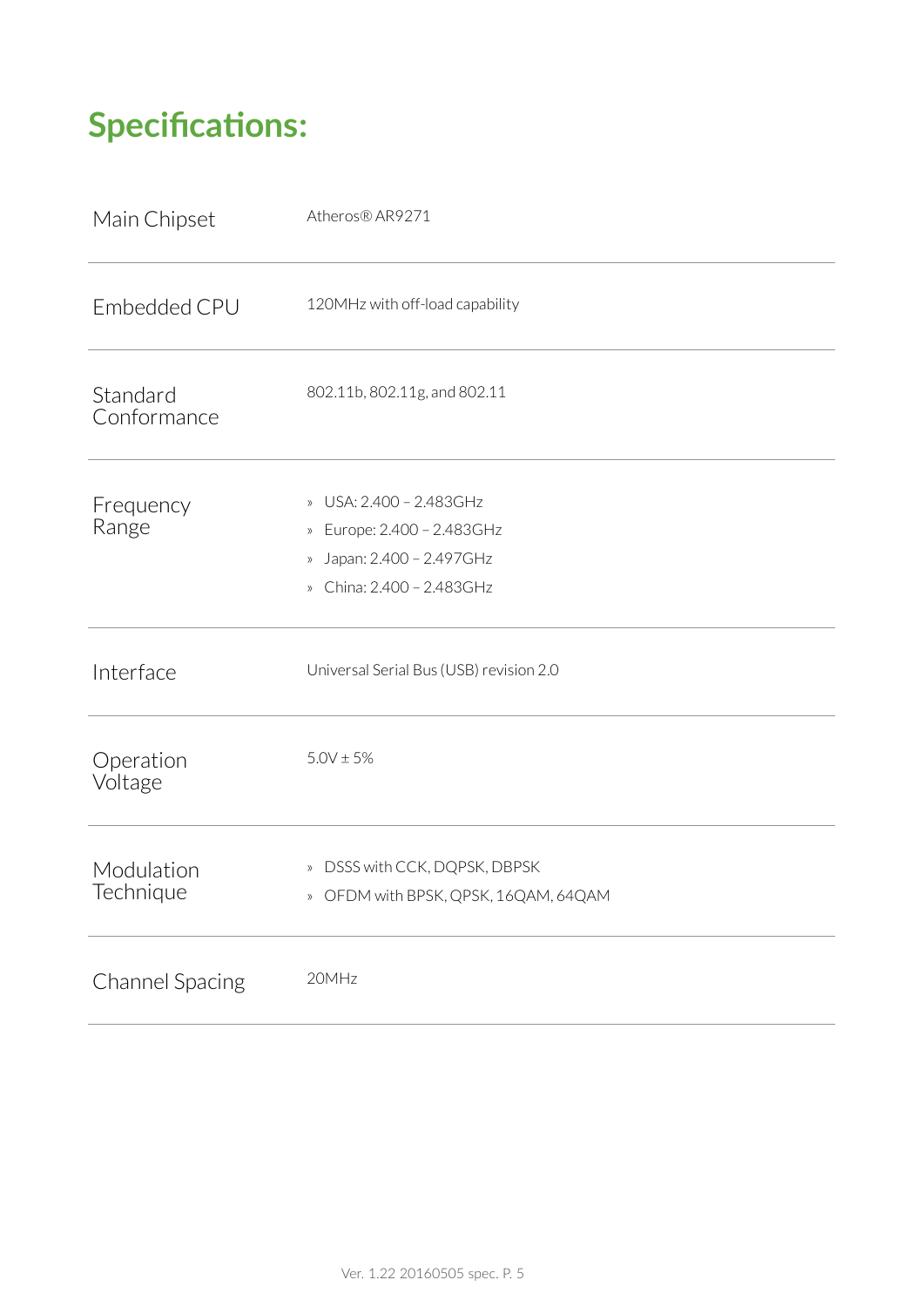| Data Rate             | 802.11b: 1, 2, 5.5 and 11Mbps<br>$\mathcal{P}$<br>802.11g: 6, 9, 12, 18, 24, 36, 48, 54Mbps<br>$\rangle\!\rangle$<br>802.11n:<br>$\mathcal{D}$<br>20MHz channel: 1Nss: 65Mbps @ 800GI, 72.2Mbps @ 400GI (Max.)<br>$\rangle\!\rangle$<br>40MHz channel: 1Nss: 135Mbps @ 800GI, 150Mbps @ 400GI (Max.)<br>$\mathcal{V}$                                                         |
|-----------------------|-------------------------------------------------------------------------------------------------------------------------------------------------------------------------------------------------------------------------------------------------------------------------------------------------------------------------------------------------------------------------------|
| Operating<br>Channels | USA/Canada: 11 (1-11)<br>$\rangle\!\rangle$<br>Major Europe Countries: 13 (1-13)<br>$\mathcal{P}$<br>France: 4 (10-13)<br>$\mathcal{V}$<br>Japan: 14 for 802.11b (1-13 or 14th), 13 for 802.11g (1-13)<br>$\rangle\!\rangle$<br>China: 13 (1-13)<br>$\rangle\!\rangle$                                                                                                        |
| Power<br>Consumption  | For throughput Tx mode: 300mA<br>$\rangle\!\rangle$<br>For throughput Rx mode: 280mA<br>$\rangle\!\rangle$<br>For 6M continuous Tx mode: 310mA<br>$\mathcal{P}$<br>For HT40 MCS0 continuous Tx mode: 310mA<br>$\mathcal{D}$<br>For HT20 MCS0 continuous Tx mode: 300mA<br>For HT40 MCS7 continuous Tx mode: 300mA<br>$\mathcal{Y}$<br>For HT20 MCS7 continuous Tx mode: 300mA |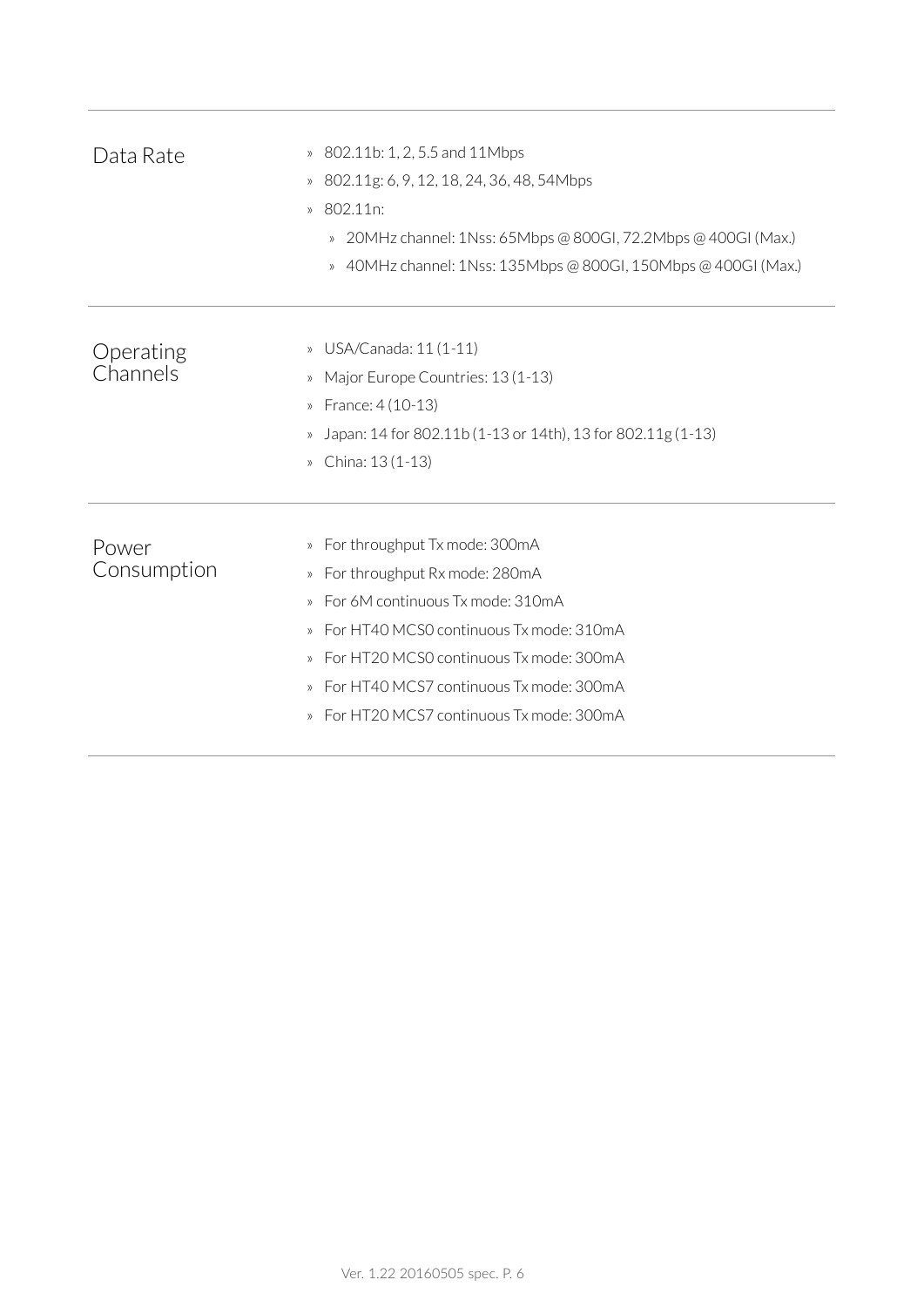### Transmit Power Settings

- » target power tolerance ± 2dBm
- » 802.11b:
	- » +18dBm
- » 802.11g:
	- » +17dBm @ 6, 9, 12,18,24,36,48Mbps
	- » +15dBm @ 54Mbps
- » 802.11n HT20:
	- » +16dBm @ MCS 0/8
	- » +16dBm @ MCS 1/9
	- » +16dBm @ MCS 2/10
	- » +16dBm @ MCS 3/11
	- » +16dBm @ MCS 4/12
	- » +16dBm @ MCS 5/13
	- » +14dBm @ MCS 6/14
	- » +11dBm @ MCS 7/15
- » 802.11n HT40:
	- » +16dBm @ MCS 0/8
	- » +16dBm @ MCS 1/9
	- » +16dBm @ MCS 2/10
	- » +16dBm @ MCS 3/11
	- » +16dBm @ MCS 4/12
	- » +16dBm @ MCS 5/13
	- » +14dBm @ MCS 6/14
	- » +11dBm @ MCS 7/15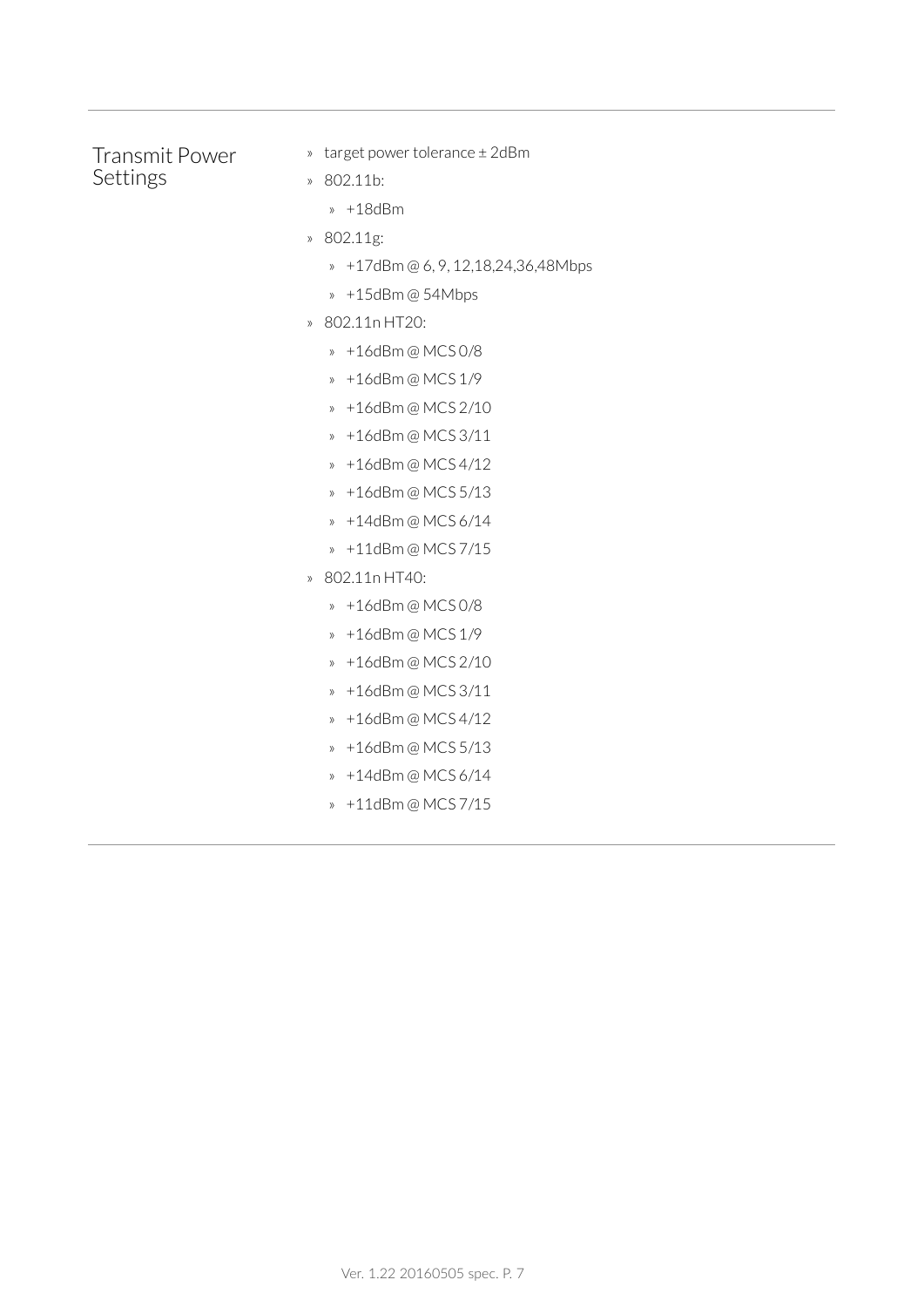### Receiver Sensitivity

### » 802.11b:

| Data Rate | IEEE Spec(1 Rx dBm) | Typical |
|-----------|---------------------|---------|
| 1 M       | -82                 | -92     |
| 5.5M      | -80                 | -89     |
| 11M       | -76                 | -87     |

### » 802.11g:

| Data Rate | IEEE Spec(1 Rx dBm) | Typical |
|-----------|---------------------|---------|
| 6M        | $-82$               | $-92$   |
| 9M        | $-81$               | $-92$   |
| 12M       | $-79$               | $-91$   |
| 18M       | $-77$               | $-90$   |
| 24M       | $-74$               | $-86$   |
| 36M       | $-70$               | $-83$   |
| 48M       | -66                 | $-78$   |
| 54M       | $-65$               | $-76$   |
|           |                     |         |

### » 802.11b/g/n, H20:

| Data Rate        | IEEE Spec(1 Rx dBm) | Typical |
|------------------|---------------------|---------|
| MC <sub>SO</sub> | $-82$               | $-92$   |
| MCS1             | $-79$               | $-91$   |
| MCS2             | $-77$               | $-90$   |
| MCS3             | $-74$               | $-85$   |
| MC <sub>S4</sub> | $-70$               | $-82$   |
| MCS <sub>5</sub> | -66                 | $-79$   |
| MC <sub>S6</sub> | $-65$               | $-75$   |
| MCS7             | $-64$               | $-73$   |

### » 802.11b/g/n, H40:

| Data Rate        | IEEE Spec(1 Rx dBm) | Typical |
|------------------|---------------------|---------|
| MCS <sub>0</sub> | $-79$               | $-88$   |
| MCS1             | $-76$               | $-87$   |
| MCS2             | $-74$               | $-86$   |
| MCS3             | $-71$               | $-82$   |
| MC <sub>S4</sub> | $-67$               | $-78$   |
| MCS5             | $-63$               | $-75$   |
| MC <sub>S6</sub> | $-62$               | $-72$   |
| MCS7             | -61                 | $-70$   |
|                  |                     |         |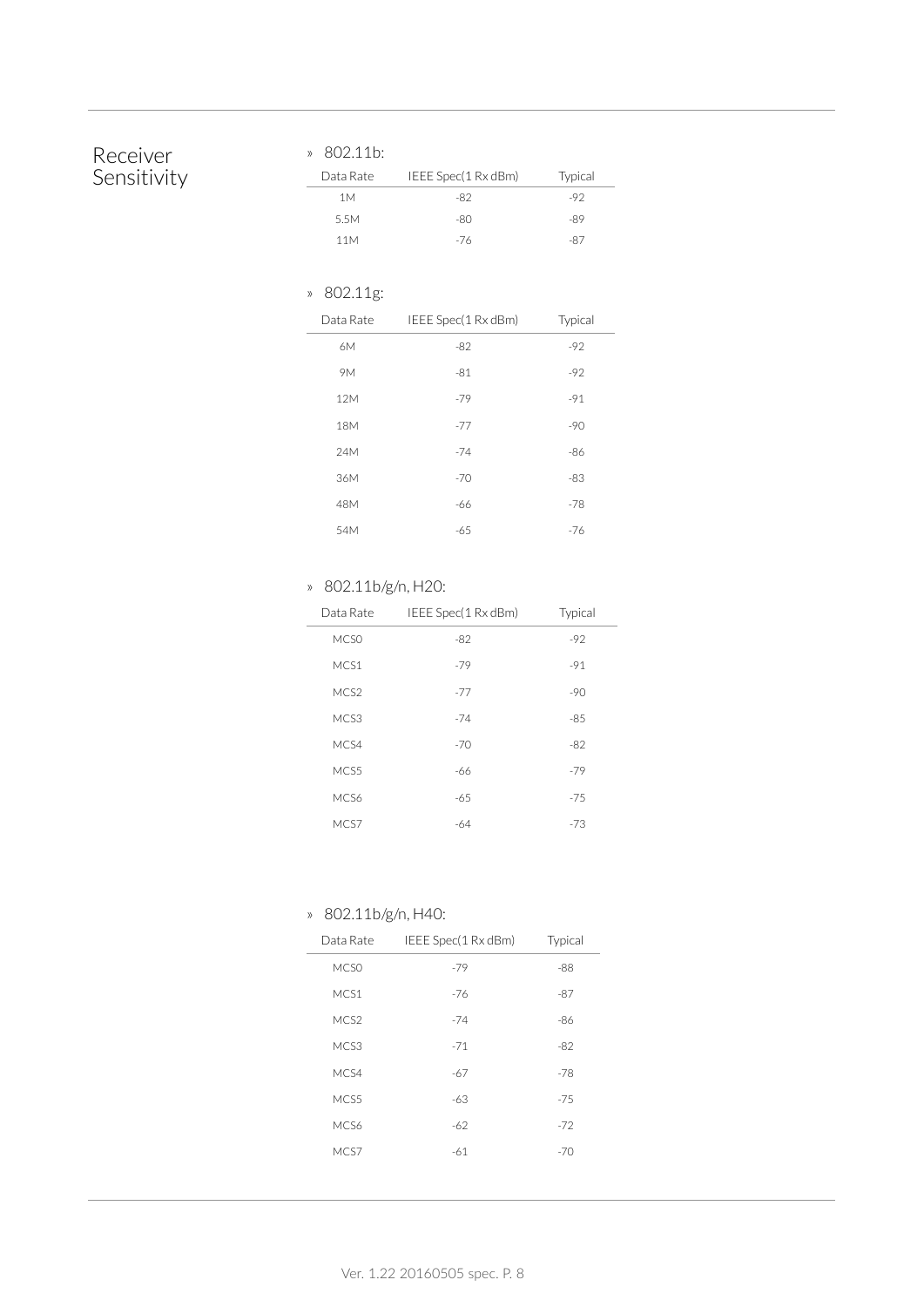| Operation<br>Distance             | 802.11b:<br>$\rangle\!\rangle$<br>Outdoor<br>Indoor<br>150m@11Mbps<br>30m @ 11Mbps<br>$\rangle\!\rangle$<br>$\rangle\!\rangle$<br>300m@1Mbps<br>100m@1Mbps<br>$\rangle\!\rangle$<br>$\rangle\!\rangle$<br>802.11g:<br>$\rangle\!\rangle$<br>Outdoor<br>Indoor<br>50m @ 54Mbps<br>30m @ 54Mbps<br>$\rangle\!\rangle$<br>$\rangle\!\rangle$<br>300m@6Mbps<br>100m@6Mbps<br>$\rangle\!\rangle$<br>$\rangle\!\rangle$ |
|-----------------------------------|-------------------------------------------------------------------------------------------------------------------------------------------------------------------------------------------------------------------------------------------------------------------------------------------------------------------------------------------------------------------------------------------------------------------|
|                                   | 802.11n:<br>$\rangle\!\rangle$<br>Outdoor<br>Indoor<br>30m @ 150Mbps<br>20m@150Mbps<br>$\rangle\!\rangle$<br>$\gg$<br>30m@65Mbps<br>20m@65Mbps<br>$\rangle\!\rangle$<br>$\rangle\!\rangle$<br>250m@6.5Mbps<br>100m@6.5Mbps<br>$\rangle\!\rangle$<br>$\rangle\!\rangle$                                                                                                                                            |
| <b>MAC Protocol</b>               | CSMA/CA with ACK architecture 32-bit MAC                                                                                                                                                                                                                                                                                                                                                                          |
| Operation<br>System<br>Supported  | » Windows XP/Vista/7 and Linux.                                                                                                                                                                                                                                                                                                                                                                                   |
| Dimension                         | $30(L) \times 17(W) \times 8.5(H)$ mm                                                                                                                                                                                                                                                                                                                                                                             |
| Security                          | » 64/128/152-bit WEP encryption<br>» 802.1x authentication<br>» AES-CCM & TKIP encryption<br>» WPA & WPA2                                                                                                                                                                                                                                                                                                         |
| Operation<br>Temperature<br>Range | $0^{\circ}$ C ~ +40 $^{\circ}$ C                                                                                                                                                                                                                                                                                                                                                                                  |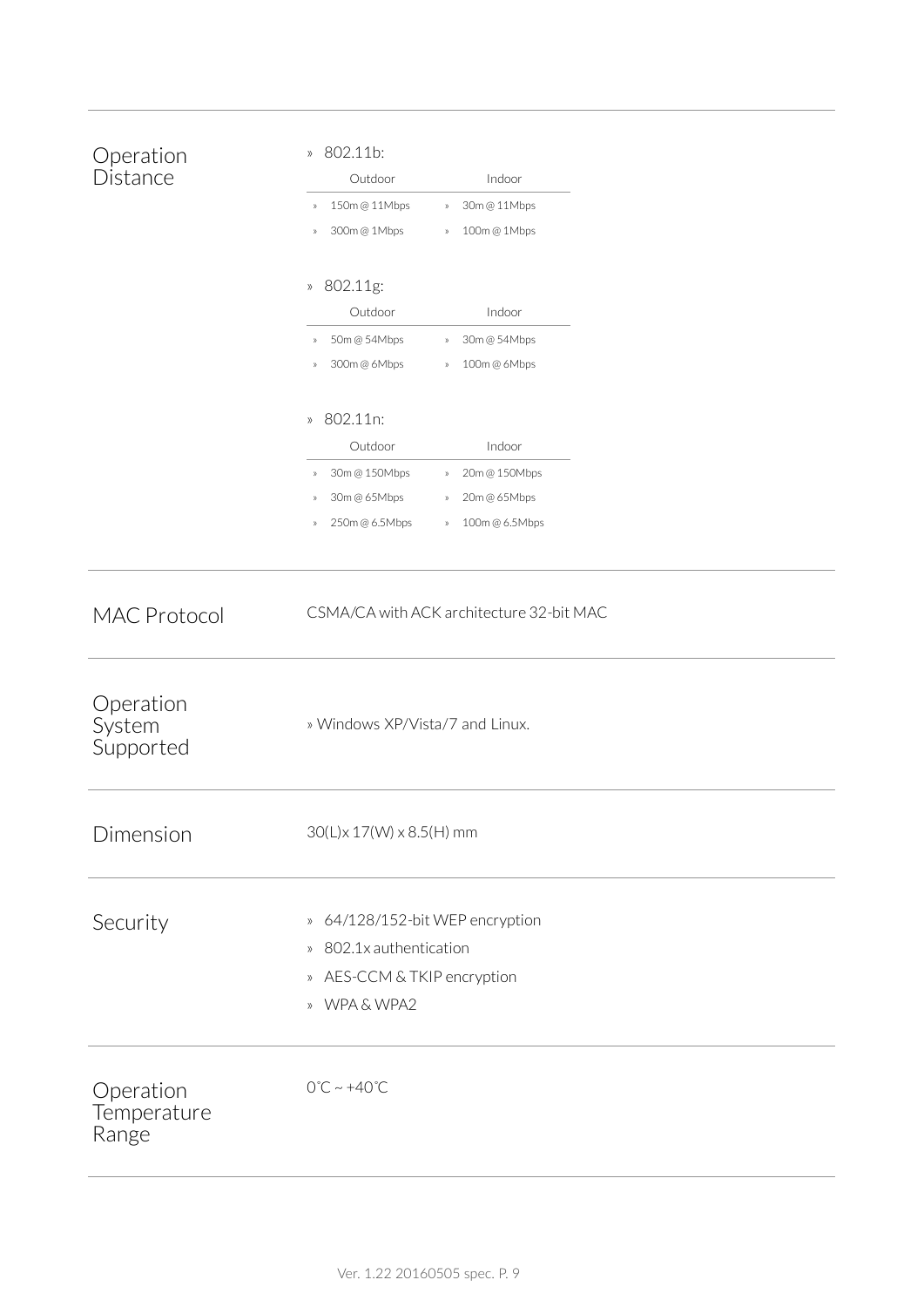| Storage<br>Temperature<br>Range        | $-10^{\circ}$ C ~ +70 $^{\circ}$ C |
|----------------------------------------|------------------------------------|
| Operating<br>Humidity                  | $15\% \sim 95\%$ , non-condensing  |
| Storage<br>Humidity                    | max. 95%, non-condensing           |
| Environment-<br>Friendly<br>Compliance | RoHS                               |